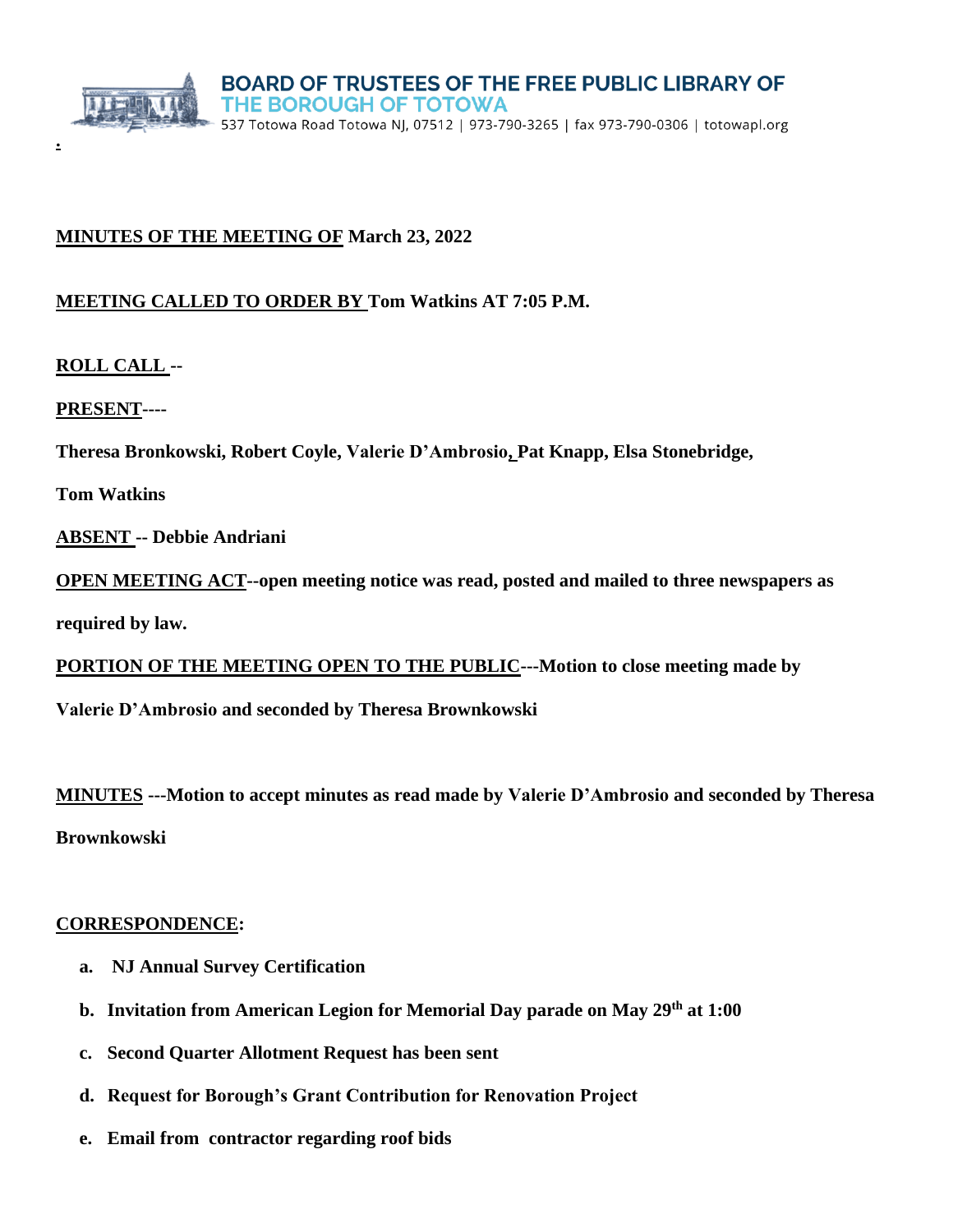#### **DIRECTORS REPORT:**

- **1. Facilities update: Checking into windows and mold in kitchen.**
- **2. Materials and services: Active Panel has arrived and has already been used.**
- **3. Outreach & programming: County clerk has resumed doing passports. Rug hookers are back. Zumba instructor is leaving. Trying to form Business Association. No longer having fines on books.**
- **4. Personnel: Need to hire part timer.**
- **5. Future Plans: Starting in April Library will start staying open later. Considering purchasing electric car charger.**
- **6. Statistics:**
- **7. Volunteer update: Volunteers from PV have been straightening books.**

#### **OLD BUSINESS:**

- **a. New Jersey Library Construction Bond Act/Renovation update – new roof will be started next week.**
- **b. Furniture purchase – We are short about \$3800. Removing some of the shelving.**

#### **COMMITTEE REPORTS:**

- **1. Budget & Finance – town has agreed to pay portion of roof. There are budget concerns if more changes are made to the plans.**
- **2. Building & Grounds**
- **3. Personnel & Policy**
- **4. Strategic Planning**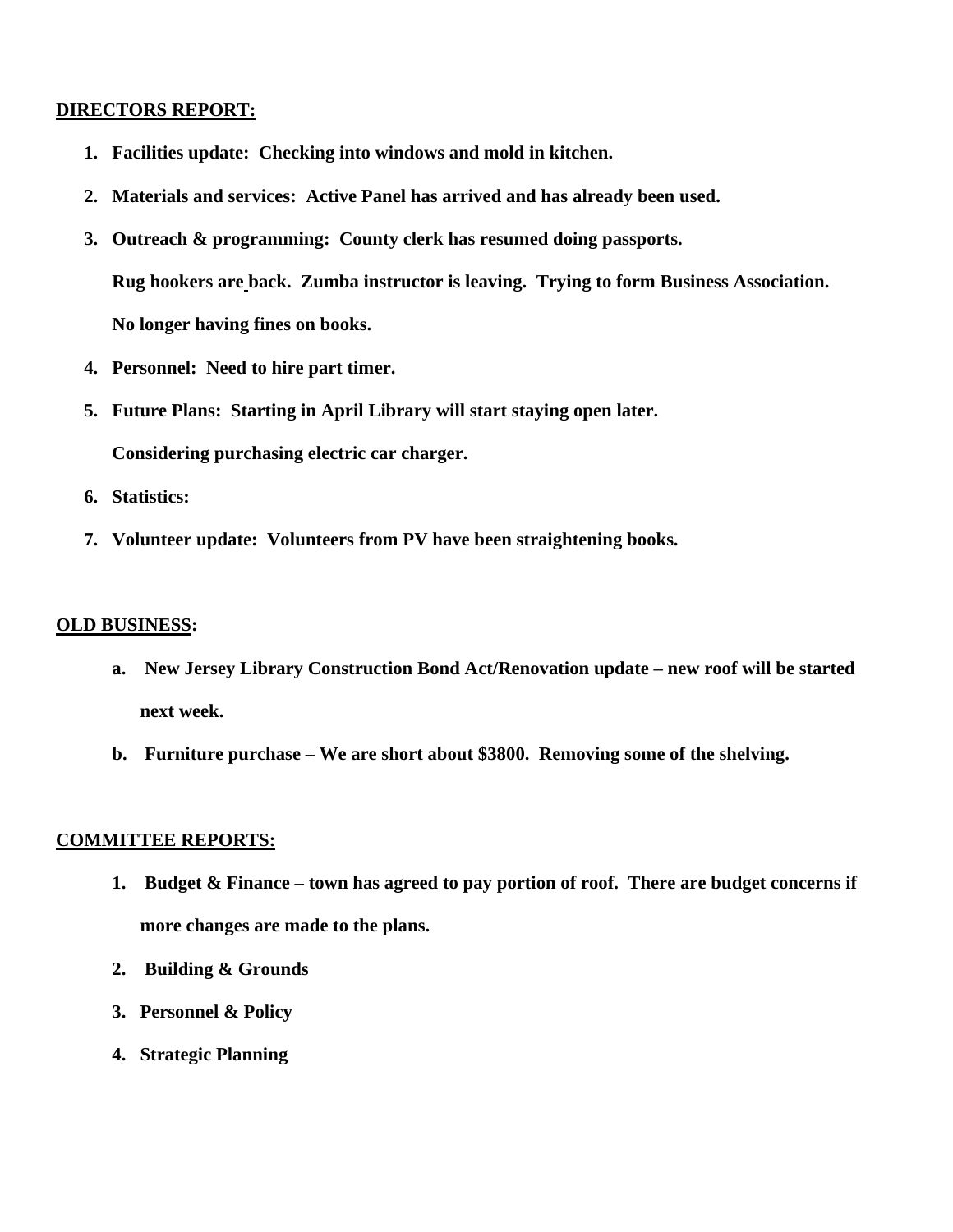#### **NEW BUSINESS:**

#### **FRIENDS OF THE LIBRARY:**

- **a. Rummage Sale**
- **b. Bus trip to Wind Creek Casino in PA**

### **FOUNDATION:**

- **1, Calendar Raffle**
- **2. Italian Family Style Dinner**

## **FINANCIAL REPORT:**

**1. Motion to accept monthly financial report for March made by Robert Coyle and seconded by Pat Knapp.**

**Roll Call: Theresa Bronkowski, Robert Coyle, Valerie D'Ambrosio, Pat Knapp, Elsa Stonebridge, Tom Watkins Absent: Debbie Andriani**

**2. Motion to pay bills for March awaiting approval made by Elsa Stonebridge and seconded by Valerie D' Ambrosio.**

**Roll Call: Theresa Bronkowski, Robert Coyle, Valerie D'Ambrosio, Pat Knapp, Elsa Stonebridge, Tom Watkins Absent: Debbie Andriani**

**3. Amended Furniture Purchase Resolution – Motion to transfer \$30,000 from Operating to Money Market made by Theresa Brownkowski and seconded by Pat Knapp for renovation and furnishing.** 

**Roll Call: Theresa Brownkowski, Robert Coyle, Valerie D'Ambrosio, Pat Knapp, Elsa Stonebridge, Tom Watkins Absent: Debbie Andriani**